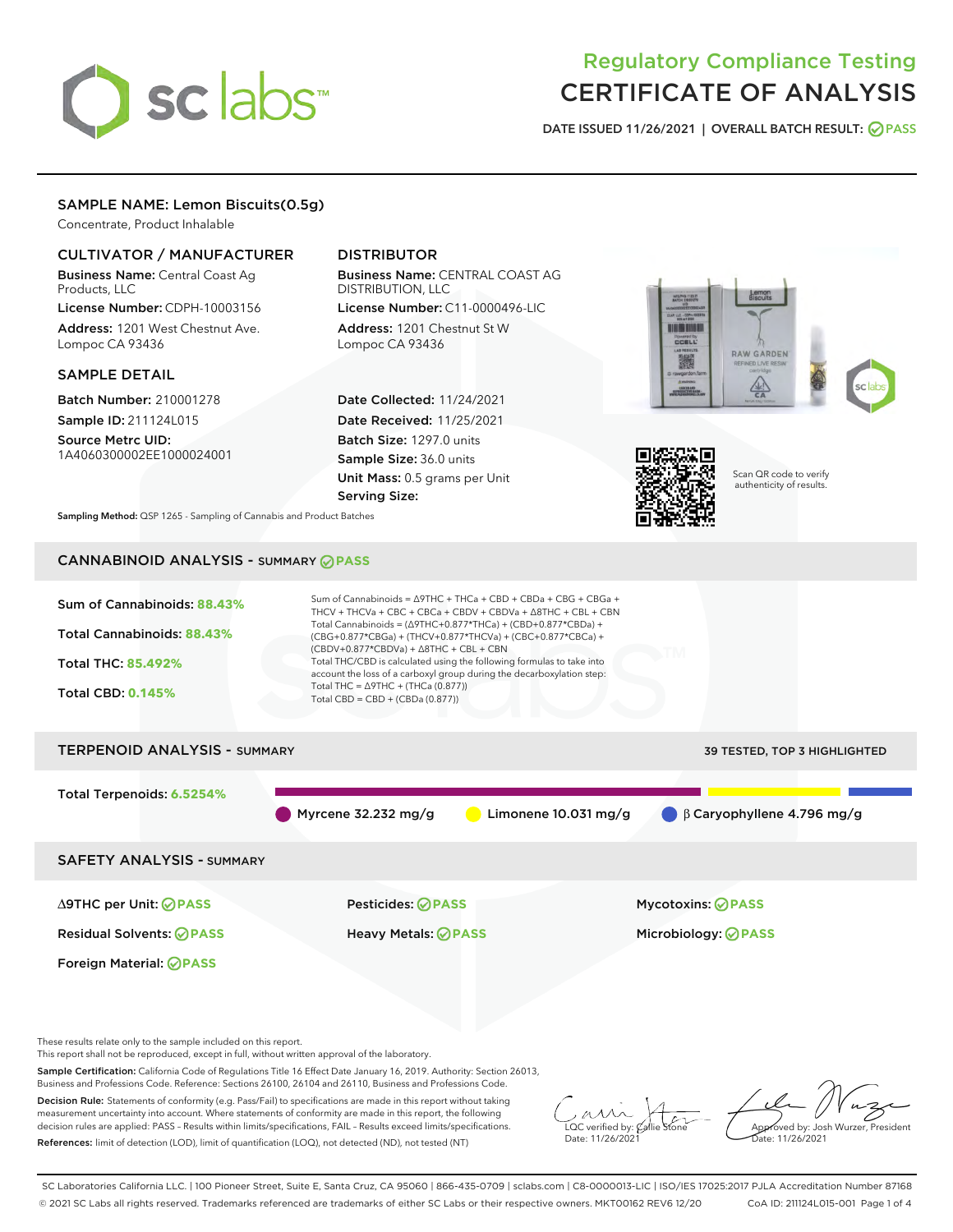



LEMON BISCUITS(0.5G) | DATE ISSUED 11/26/2021 | OVERALL BATCH RESULT: **● PASS** 

#### CANNABINOID TEST RESULTS - 11/26/2021 2 PASS

Tested by high-performance liquid chromatography with diode-array detection (HPLC-DAD). **Method:** QSP 1157 - Analysis of Cannabinoids by HPLC-DAD

#### TOTAL CANNABINOIDS: **88.43%**

Total Cannabinoids (Total THC) + (Total CBD) + (Total CBG) + (Total THCV) + (Total CBC) + (Total CBDV) + ∆8THC + CBL + CBN

TOTAL THC: **85.492%** Total THC (∆9THC+0.877\*THCa)

TOTAL CBD: **0.145%**

Total CBD (CBD+0.877\*CBDa)

TOTAL CBG: 1.781% Total CBG (CBG+0.877\*CBGa)

TOTAL THCV: 0.35% Total THCV (THCV+0.877\*THCVa)

TOTAL CBC: ND Total CBC (CBC+0.877\*CBCa)

TOTAL CBDV: ND Total CBDV (CBDV+0.877\*CBDVa)

| <b>COMPOUND</b>  | LOD/LOQ<br>(mg/g)          | <b>MEASUREMENT</b><br><b>UNCERTAINTY</b><br>(mg/g) | <b>RESULT</b><br>(mg/g) | <b>RESULT</b><br>(%) |
|------------------|----------------------------|----------------------------------------------------|-------------------------|----------------------|
| <b>A9THC</b>     | 0.06 / 0.26                | ±29.409                                            | 854.92                  | 85.492               |
| <b>CBG</b>       | 0.06/0.19                  | ±0.702                                             | 17.81                   | 1.781                |
| <b>CBN</b>       | 0.1/0.3                    | ±0.25                                              | 3.8                     | 0.38                 |
| <b>THCV</b>      | 0.1/0.2                    | ±0.17                                              | 3.5                     | 0.35                 |
| $\triangle$ 8THC | 0.1/0.4                    | ±0.22                                              | 2.8                     | 0.28                 |
| <b>CBD</b>       | 0.07/0.29                  | ±0.067                                             | 1.45                    | 0.145                |
| <b>THCa</b>      | 0.05/0.14                  | N/A                                                | <b>ND</b>               | <b>ND</b>            |
| <b>THCVa</b>     | 0.07 / 0.20                | N/A                                                | <b>ND</b>               | <b>ND</b>            |
| <b>CBDa</b>      | 0.02/0.19                  | N/A                                                | <b>ND</b>               | <b>ND</b>            |
| <b>CBDV</b>      | 0.04 / 0.15                | N/A                                                | <b>ND</b>               | <b>ND</b>            |
| <b>CBDVa</b>     | 0.03/0.53                  | N/A                                                | <b>ND</b>               | <b>ND</b>            |
| <b>CBGa</b>      | 0.1 / 0.2                  | N/A                                                | <b>ND</b>               | <b>ND</b>            |
| <b>CBL</b>       | 0.06 / 0.24                | N/A                                                | <b>ND</b>               | <b>ND</b>            |
| <b>CBC</b>       | 0.2 / 0.5                  | N/A                                                | <b>ND</b>               | <b>ND</b>            |
| <b>CBCa</b>      | 0.07 / 0.28                | N/A                                                | <b>ND</b>               | <b>ND</b>            |
|                  | <b>SUM OF CANNABINOIDS</b> |                                                    | 884.3 mg/g              | 88.43%               |

#### **UNIT MASS: 0.5 grams per Unit**

| ∆9THC per Unit                         | 1120 per-package limit | 427.46 mg/unit | <b>PASS</b> |
|----------------------------------------|------------------------|----------------|-------------|
| <b>Total THC per Unit</b>              |                        | 427.46 mg/unit |             |
| <b>CBD</b> per Unit                    |                        | $0.72$ mg/unit |             |
| <b>Total CBD per Unit</b>              |                        | $0.72$ mg/unit |             |
| <b>Sum of Cannabinoids</b><br>per Unit |                        | 442.2 mg/unit  |             |
| <b>Total Cannabinoids</b><br>per Unit  |                        | 442.2 mg/unit  |             |

| <b>COMPOUND</b>         | LOD/LOQ<br>(mg/g) | <b>MEASUREMENT</b><br><b>UNCERTAINTY</b><br>(mg/g) | <b>RESULT</b><br>(mg/g)                         | <b>RESULT</b><br>(%) |
|-------------------------|-------------------|----------------------------------------------------|-------------------------------------------------|----------------------|
| <b>Myrcene</b>          | 0.008 / 0.025     | ±0.4158                                            | 32.232                                          | 3.2232               |
| Limonene                | 0.005 / 0.016     | ±0.1434                                            | 10.031                                          | 1.0031               |
| $\beta$ Caryophyllene   | 0.004 / 0.012     | ±0.1707                                            | 4.796                                           | 0.4796               |
| Ocimene                 | 0.011 / 0.038     | ±0.1017                                            | 3.167                                           | 0.3167               |
| $\alpha$ Pinene         | 0.005 / 0.017     | ±0.0270                                            | 3.137                                           | 0.3137               |
| Terpinolene             | 0.008 / 0.026     | ±0.0544                                            | 2.652                                           | 0.2652               |
| $\beta$ Pinene          | 0.004 / 0.014     | ±0.0297                                            | 2.582                                           | 0.2582               |
| Linalool                | 0.009 / 0.032     | ±0.0855                                            | 2.249                                           | 0.2249               |
| $\alpha$ Humulene       | 0.009/0.029       | ±0.0383                                            | 1.192                                           | 0.1192               |
| Terpineol               | 0.016 / 0.055     | ±0.0630                                            | 1.026                                           | 0.1026               |
| Fenchol                 | 0.010 / 0.034     | ±0.0276                                            | 0.713                                           | 0.0713               |
| trans-β-Farnesene       | 0.008 / 0.025     | ±0.0131                                            | 0.368                                           | 0.0368               |
| Camphene                | 0.005 / 0.015     | ±0.0021                                            | 0.182                                           | 0.0182               |
| <b>Borneol</b>          | 0.005 / 0.016     | ±0.0063                                            | 0.149                                           | 0.0149               |
| Guaiol                  | 0.009 / 0.030     | ±0.0050                                            | 0.105                                           | 0.0105               |
| $\alpha$ Phellandrene   | 0.006 / 0.020     | ±0.0013                                            | 0.092                                           | 0.0092               |
| <b>Nerolidol</b>        | 0.009 / 0.028     | ±0.0057                                            | 0.090                                           | 0.0090               |
| $\alpha$ Terpinene      | 0.005 / 0.017     | ±0.0012                                            | 0.082                                           | 0.0082               |
| $\gamma$ Terpinene      | 0.006 / 0.018     | ±0.0013                                            | 0.075                                           | 0.0075               |
| Fenchone                | 0.009 / 0.028     | ±0.0022                                            | 0.074                                           | 0.0074               |
| Citronellol             | 0.003 / 0.010     | ±0.0034                                            | 0.070                                           | 0.0070               |
| $\alpha$ Bisabolol      | 0.008 / 0.026     | ±0.0036                                            | 0.068                                           | 0.0068               |
| 3 Carene                | 0.005 / 0.018     | ±0.0009                                            | 0.065                                           | 0.0065               |
| Eucalyptol              | 0.006 / 0.018     | ±0.0008                                            | 0.033                                           | 0.0033               |
| Sabinene Hydrate        | 0.006 / 0.022     | ±0.0009                                            | 0.024                                           | 0.0024               |
| Sabinene                | 0.004 / 0.014     | N/A                                                | <loq< th=""><th><loq< th=""></loq<></th></loq<> | <loq< th=""></loq<>  |
| p-Cymene                | 0.005 / 0.016     | N/A                                                | <loq< th=""><th><loq< th=""></loq<></th></loq<> | <loq< th=""></loq<>  |
| Isoborneol              | 0.004 / 0.012     | N/A                                                | <loq< th=""><th><loq< th=""></loq<></th></loq<> | <loq< th=""></loq<>  |
| Nerol                   | 0.003 / 0.011     | N/A                                                | <loq< th=""><th><loq< th=""></loq<></th></loq<> | <loq< th=""></loq<>  |
| Caryophyllene           | 0.010 / 0.033     | N/A                                                | <loq< th=""><th><loq< th=""></loq<></th></loq<> | <loq< th=""></loq<>  |
| (-)-Isopulegol          | 0.005 / 0.016     | N/A                                                | ND                                              | ND                   |
| Camphor                 | 0.006 / 0.019     | N/A                                                | <b>ND</b>                                       | ND                   |
| Menthol                 | 0.008 / 0.025     | N/A                                                | ND                                              | ND                   |
| R-(+)-Pulegone          | 0.003 / 0.011     | N/A                                                | ND                                              | ND                   |
| Geraniol                | 0.002 / 0.007     | N/A                                                | ND                                              | ND                   |
| <b>Geranyl Acetate</b>  | 0.004 / 0.014     | N/A                                                | ND                                              | ND                   |
| $\alpha$ Cedrene        | 0.005 / 0.016     | N/A                                                | ND                                              | ND                   |
| Valencene               | 0.009 / 0.030     | N/A                                                | ND                                              | ND                   |
| Cedrol                  | 0.008 / 0.027     | N/A                                                | <b>ND</b>                                       | ND                   |
| <b>TOTAL TERPENOIDS</b> |                   |                                                    | 65.254 mg/g                                     | 6.5254%              |

SC Laboratories California LLC. | 100 Pioneer Street, Suite E, Santa Cruz, CA 95060 | 866-435-0709 | sclabs.com | C8-0000013-LIC | ISO/IES 17025:2017 PJLA Accreditation Number 87168 © 2021 SC Labs all rights reserved. Trademarks referenced are trademarks of either SC Labs or their respective owners. MKT00162 REV6 12/20 CoA ID: 211124L015-001 Page 2 of 4

# TERPENOID TEST RESULTS - 11/26/2021

Terpene analysis utilizing gas chromatography-flame ionization detection (GC-FID). **Method:** QSP 1192 - Analysis of Terpenoids by GC-FID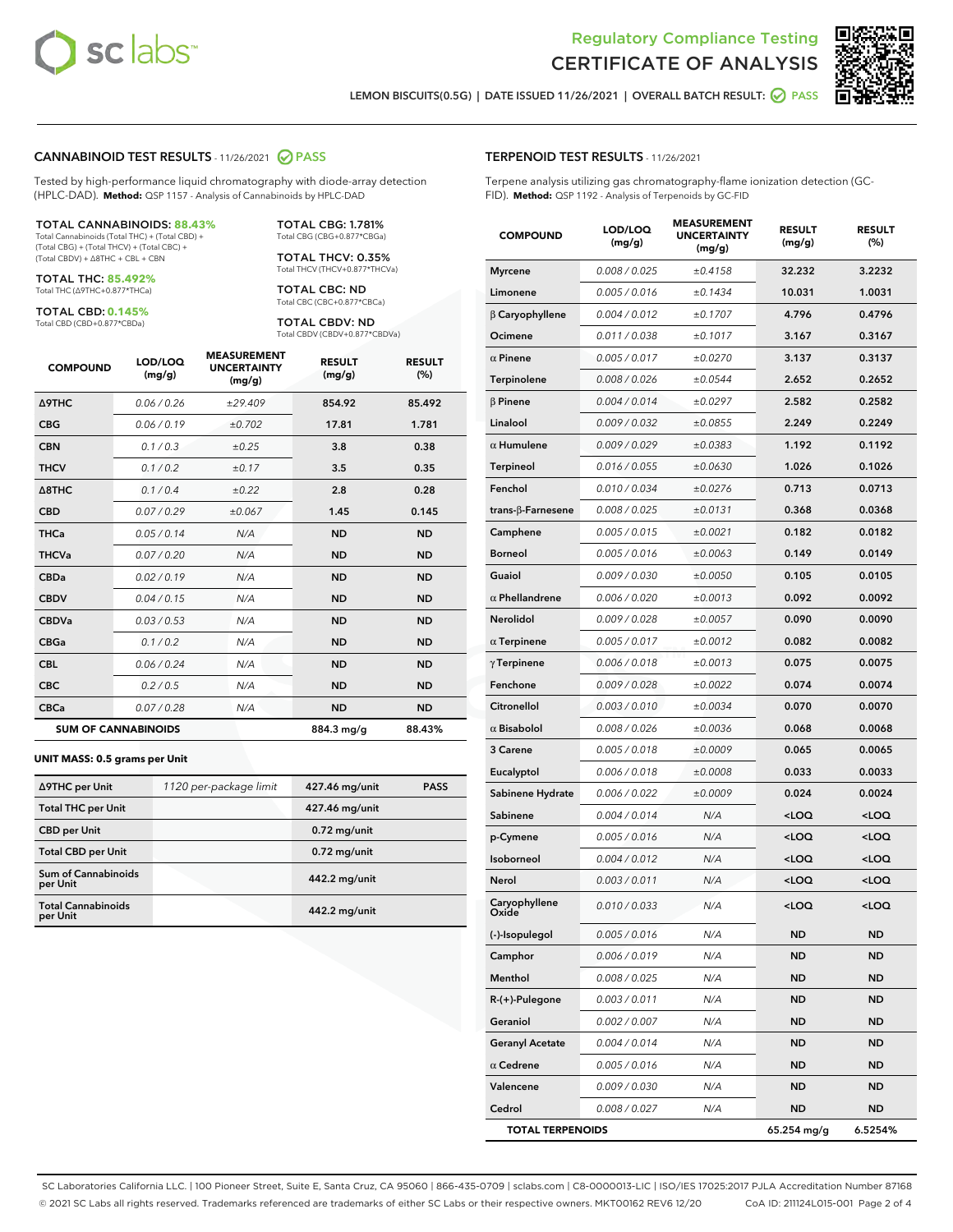



LEMON BISCUITS(0.5G) | DATE ISSUED 11/26/2021 | OVERALL BATCH RESULT: @ PASS

# CATEGORY 1 PESTICIDE TEST RESULTS - 11/26/2021 2 PASS

Pesticide and plant growth regulator analysis utilizing high-performance liquid chromatography-mass spectrometry (HPLC-MS) or gas chromatography-mass spectrometry (GC-MS). \*GC-MS utilized where indicated. **Method:** QSP 1212 - Analysis of Pesticides and Mycotoxins by LC-MS or QSP 1213 - Analysis of Pesticides by GC-MS

| 0.03/0.08<br>Aldicarb<br>$>$ LOD<br>N/A<br><b>ND</b><br><b>PASS</b><br>Carbofuran<br>0.02 / 0.05<br>$\ge$ LOD<br>N/A<br><b>ND</b><br><b>PASS</b><br>Chlordane*<br>0.03/0.08<br>$>$ LOD<br>N/A<br><b>ND</b><br><b>PASS</b><br>Chlorfenapyr*<br>0.03/0.10<br><b>PASS</b><br>$\ge$ LOD<br>N/A<br><b>ND</b><br>Chlorpyrifos<br>0.02 / 0.06<br>N/A<br><b>ND</b><br><b>PASS</b><br>$\ge$ LOD<br>0.02 / 0.07<br>N/A<br><b>ND</b><br><b>PASS</b><br>Coumaphos<br>$\ge$ LOD<br>Daminozide<br>0.02 / 0.07<br>$\ge$ LOD<br>N/A<br><b>ND</b><br><b>PASS</b><br><b>DDVP</b><br>0.03/0.09<br>$\ge$ LOD<br>N/A<br><b>ND</b><br><b>PASS</b><br>(Dichlorvos)<br><b>Dimethoate</b><br>0.03 / 0.08<br>N/A<br><b>ND</b><br><b>PASS</b><br>$\ge$ LOD<br>0.03/0.10<br>N/A<br><b>ND</b><br><b>PASS</b><br>Ethoprop(hos)<br>$\ge$ LOD<br>0.02 / 0.06<br>N/A<br><b>ND</b><br><b>PASS</b><br>Etofenprox<br>$\ge$ LOD<br>0.03 / 0.08<br>N/A<br><b>ND</b><br><b>PASS</b><br>Fenoxycarb<br>$\ge$ LOD<br>0.03/0.08<br>$>$ LOD<br>N/A<br><b>ND</b><br>Fipronil<br><b>PASS</b><br>0.02 / 0.06<br>Imazalil<br>$\ge$ LOD<br>N/A<br><b>ND</b><br><b>PASS</b><br><b>Methiocarb</b><br>0.02 / 0.07<br>$\ge$ LOD<br>N/A<br><b>ND</b><br><b>PASS</b><br>Methyl<br>0.03/0.10<br>N/A<br><b>ND</b><br><b>PASS</b><br>$\ge$ LOD<br>parathion<br>0.03/0.09<br>$\ge$ LOD<br><b>ND</b><br><b>PASS</b><br><b>Mevinphos</b><br>N/A<br>Paclobutrazol<br>0.02 / 0.05<br>$>$ LOD<br>N/A<br><b>ND</b><br><b>PASS</b><br>0.03/0.09<br>N/A<br>$\ge$ LOD<br><b>ND</b><br><b>PASS</b><br>Propoxur<br>0.03 / 0.08<br><b>ND</b><br><b>PASS</b><br>Spiroxamine<br>$\ge$ LOD<br>N/A<br>Thiacloprid<br>0.03/0.10<br>$\ge$ LOD<br>N/A<br><b>ND</b><br><b>PASS</b> | <b>COMPOUND</b> | LOD/LOQ<br>$(\mu g/g)$ | <b>ACTION</b><br><b>LIMIT</b><br>$(\mu g/g)$ | <b>MEASUREMENT</b><br><b>UNCERTAINTY</b><br>$(\mu g/g)$ | <b>RESULT</b><br>$(\mu g/g)$ | <b>RESULT</b> |
|-----------------------------------------------------------------------------------------------------------------------------------------------------------------------------------------------------------------------------------------------------------------------------------------------------------------------------------------------------------------------------------------------------------------------------------------------------------------------------------------------------------------------------------------------------------------------------------------------------------------------------------------------------------------------------------------------------------------------------------------------------------------------------------------------------------------------------------------------------------------------------------------------------------------------------------------------------------------------------------------------------------------------------------------------------------------------------------------------------------------------------------------------------------------------------------------------------------------------------------------------------------------------------------------------------------------------------------------------------------------------------------------------------------------------------------------------------------------------------------------------------------------------------------------------------------------------------------------------------------------------------------------------------------------------------------------------------|-----------------|------------------------|----------------------------------------------|---------------------------------------------------------|------------------------------|---------------|
|                                                                                                                                                                                                                                                                                                                                                                                                                                                                                                                                                                                                                                                                                                                                                                                                                                                                                                                                                                                                                                                                                                                                                                                                                                                                                                                                                                                                                                                                                                                                                                                                                                                                                                     |                 |                        |                                              |                                                         |                              |               |
|                                                                                                                                                                                                                                                                                                                                                                                                                                                                                                                                                                                                                                                                                                                                                                                                                                                                                                                                                                                                                                                                                                                                                                                                                                                                                                                                                                                                                                                                                                                                                                                                                                                                                                     |                 |                        |                                              |                                                         |                              |               |
|                                                                                                                                                                                                                                                                                                                                                                                                                                                                                                                                                                                                                                                                                                                                                                                                                                                                                                                                                                                                                                                                                                                                                                                                                                                                                                                                                                                                                                                                                                                                                                                                                                                                                                     |                 |                        |                                              |                                                         |                              |               |
|                                                                                                                                                                                                                                                                                                                                                                                                                                                                                                                                                                                                                                                                                                                                                                                                                                                                                                                                                                                                                                                                                                                                                                                                                                                                                                                                                                                                                                                                                                                                                                                                                                                                                                     |                 |                        |                                              |                                                         |                              |               |
|                                                                                                                                                                                                                                                                                                                                                                                                                                                                                                                                                                                                                                                                                                                                                                                                                                                                                                                                                                                                                                                                                                                                                                                                                                                                                                                                                                                                                                                                                                                                                                                                                                                                                                     |                 |                        |                                              |                                                         |                              |               |
|                                                                                                                                                                                                                                                                                                                                                                                                                                                                                                                                                                                                                                                                                                                                                                                                                                                                                                                                                                                                                                                                                                                                                                                                                                                                                                                                                                                                                                                                                                                                                                                                                                                                                                     |                 |                        |                                              |                                                         |                              |               |
|                                                                                                                                                                                                                                                                                                                                                                                                                                                                                                                                                                                                                                                                                                                                                                                                                                                                                                                                                                                                                                                                                                                                                                                                                                                                                                                                                                                                                                                                                                                                                                                                                                                                                                     |                 |                        |                                              |                                                         |                              |               |
|                                                                                                                                                                                                                                                                                                                                                                                                                                                                                                                                                                                                                                                                                                                                                                                                                                                                                                                                                                                                                                                                                                                                                                                                                                                                                                                                                                                                                                                                                                                                                                                                                                                                                                     |                 |                        |                                              |                                                         |                              |               |
|                                                                                                                                                                                                                                                                                                                                                                                                                                                                                                                                                                                                                                                                                                                                                                                                                                                                                                                                                                                                                                                                                                                                                                                                                                                                                                                                                                                                                                                                                                                                                                                                                                                                                                     |                 |                        |                                              |                                                         |                              |               |
|                                                                                                                                                                                                                                                                                                                                                                                                                                                                                                                                                                                                                                                                                                                                                                                                                                                                                                                                                                                                                                                                                                                                                                                                                                                                                                                                                                                                                                                                                                                                                                                                                                                                                                     |                 |                        |                                              |                                                         |                              |               |
|                                                                                                                                                                                                                                                                                                                                                                                                                                                                                                                                                                                                                                                                                                                                                                                                                                                                                                                                                                                                                                                                                                                                                                                                                                                                                                                                                                                                                                                                                                                                                                                                                                                                                                     |                 |                        |                                              |                                                         |                              |               |
|                                                                                                                                                                                                                                                                                                                                                                                                                                                                                                                                                                                                                                                                                                                                                                                                                                                                                                                                                                                                                                                                                                                                                                                                                                                                                                                                                                                                                                                                                                                                                                                                                                                                                                     |                 |                        |                                              |                                                         |                              |               |
|                                                                                                                                                                                                                                                                                                                                                                                                                                                                                                                                                                                                                                                                                                                                                                                                                                                                                                                                                                                                                                                                                                                                                                                                                                                                                                                                                                                                                                                                                                                                                                                                                                                                                                     |                 |                        |                                              |                                                         |                              |               |
|                                                                                                                                                                                                                                                                                                                                                                                                                                                                                                                                                                                                                                                                                                                                                                                                                                                                                                                                                                                                                                                                                                                                                                                                                                                                                                                                                                                                                                                                                                                                                                                                                                                                                                     |                 |                        |                                              |                                                         |                              |               |
|                                                                                                                                                                                                                                                                                                                                                                                                                                                                                                                                                                                                                                                                                                                                                                                                                                                                                                                                                                                                                                                                                                                                                                                                                                                                                                                                                                                                                                                                                                                                                                                                                                                                                                     |                 |                        |                                              |                                                         |                              |               |
|                                                                                                                                                                                                                                                                                                                                                                                                                                                                                                                                                                                                                                                                                                                                                                                                                                                                                                                                                                                                                                                                                                                                                                                                                                                                                                                                                                                                                                                                                                                                                                                                                                                                                                     |                 |                        |                                              |                                                         |                              |               |
|                                                                                                                                                                                                                                                                                                                                                                                                                                                                                                                                                                                                                                                                                                                                                                                                                                                                                                                                                                                                                                                                                                                                                                                                                                                                                                                                                                                                                                                                                                                                                                                                                                                                                                     |                 |                        |                                              |                                                         |                              |               |
|                                                                                                                                                                                                                                                                                                                                                                                                                                                                                                                                                                                                                                                                                                                                                                                                                                                                                                                                                                                                                                                                                                                                                                                                                                                                                                                                                                                                                                                                                                                                                                                                                                                                                                     |                 |                        |                                              |                                                         |                              |               |
|                                                                                                                                                                                                                                                                                                                                                                                                                                                                                                                                                                                                                                                                                                                                                                                                                                                                                                                                                                                                                                                                                                                                                                                                                                                                                                                                                                                                                                                                                                                                                                                                                                                                                                     |                 |                        |                                              |                                                         |                              |               |
|                                                                                                                                                                                                                                                                                                                                                                                                                                                                                                                                                                                                                                                                                                                                                                                                                                                                                                                                                                                                                                                                                                                                                                                                                                                                                                                                                                                                                                                                                                                                                                                                                                                                                                     |                 |                        |                                              |                                                         |                              |               |
|                                                                                                                                                                                                                                                                                                                                                                                                                                                                                                                                                                                                                                                                                                                                                                                                                                                                                                                                                                                                                                                                                                                                                                                                                                                                                                                                                                                                                                                                                                                                                                                                                                                                                                     |                 |                        |                                              |                                                         |                              |               |

#### CATEGORY 2 PESTICIDE TEST RESULTS - 11/26/2021 @ PASS

| <b>COMPOUND</b>          | LOD/LOO<br>$(\mu g/g)$ | <b>ACTION</b><br>LIMIT<br>$(\mu g/g)$ | <b>MEASUREMENT</b><br><b>UNCERTAINTY</b><br>$(\mu g/g)$ | <b>RESULT</b><br>$(\mu g/g)$ | <b>RESULT</b> |  |
|--------------------------|------------------------|---------------------------------------|---------------------------------------------------------|------------------------------|---------------|--|
| Abamectin                | 0.03/0.10              | 0.1                                   | N/A                                                     | <b>ND</b>                    | <b>PASS</b>   |  |
| Acephate                 | 0.02/0.07              | 0.1                                   | N/A                                                     | <b>ND</b>                    | <b>PASS</b>   |  |
| Acequinocyl              | 0.02/0.07              | 0.1                                   | N/A                                                     | <b>ND</b>                    | <b>PASS</b>   |  |
| Acetamiprid              | 0.02 / 0.05            | 0.1                                   | N/A                                                     | <b>ND</b>                    | <b>PASS</b>   |  |
| Azoxystrobin             | 0.02/0.07              | 0.1                                   | N/A                                                     | <b>ND</b>                    | <b>PASS</b>   |  |
| <b>Bifenazate</b>        | 0.01 / 0.04            | 0.1                                   | N/A                                                     | <b>ND</b>                    | <b>PASS</b>   |  |
| <b>Bifenthrin</b>        | 0.02 / 0.05            | 3                                     | N/A                                                     | <b>ND</b>                    | <b>PASS</b>   |  |
| <b>Boscalid</b>          | 0.03/0.09              | 0.1                                   | N/A                                                     | <b>ND</b>                    | <b>PASS</b>   |  |
| Captan                   | 0.19/0.57              | 0.7                                   | N/A                                                     | <b>ND</b>                    | <b>PASS</b>   |  |
| Carbaryl                 | 0.02/0.06              | 0.5                                   | N/A                                                     | <b>ND</b>                    | <b>PASS</b>   |  |
| Chlorantranilip-<br>role | 0.04/0.12              | 10                                    | N/A                                                     | <b>ND</b>                    | <b>PASS</b>   |  |
| Clofentezine             | 0.03/0.09              | 0.1                                   | N/A                                                     | <b>ND</b>                    | <b>PASS</b>   |  |

### CATEGORY 2 PESTICIDE TEST RESULTS - 11/26/2021 continued

| <b>COMPOUND</b>               | LOD/LOQ<br>(µg/g) | <b>ACTION</b><br>LIMIT<br>$(\mu g/g)$ | <b>MEASUREMENT</b><br><b>UNCERTAINTY</b><br>(µg/g) | <b>RESULT</b><br>(µg/g) | <b>RESULT</b> |
|-------------------------------|-------------------|---------------------------------------|----------------------------------------------------|-------------------------|---------------|
| Cyfluthrin                    | 0.12 / 0.38       | 2                                     | N/A                                                | ND                      | <b>PASS</b>   |
| Cypermethrin                  | 0.11 / 0.32       | 1                                     | N/A                                                | ND                      | <b>PASS</b>   |
| Diazinon                      | 0.02 / 0.05       | 0.1                                   | N/A                                                | ND                      | <b>PASS</b>   |
| Dimethomorph                  | 0.03 / 0.09       | $\overline{2}$                        | N/A                                                | <b>ND</b>               | <b>PASS</b>   |
| Etoxazole                     | 0.02 / 0.06       | 0.1                                   | N/A                                                | ND                      | <b>PASS</b>   |
| Fenhexamid                    | 0.03 / 0.09       | 0.1                                   | N/A                                                | ND                      | <b>PASS</b>   |
| Fenpyroximate                 | 0.02 / 0.06       | 0.1                                   | N/A                                                | <b>ND</b>               | <b>PASS</b>   |
| Flonicamid                    | 0.03 / 0.10       | 0.1                                   | N/A                                                | <b>ND</b>               | <b>PASS</b>   |
| Fludioxonil                   | 0.03 / 0.10       | 0.1                                   | N/A                                                | <b>ND</b>               | <b>PASS</b>   |
| Hexythiazox                   | 0.02 / 0.07       | 0.1                                   | N/A                                                | <b>ND</b>               | PASS          |
| Imidacloprid                  | 0.04 / 0.11       | 5                                     | N/A                                                | <b>ND</b>               | <b>PASS</b>   |
| Kresoxim-methyl               | 0.02 / 0.07       | 0.1                                   | N/A                                                | ND                      | <b>PASS</b>   |
| Malathion                     | 0.03 / 0.09       | 0.5                                   | N/A                                                | <b>ND</b>               | <b>PASS</b>   |
| Metalaxyl                     | 0.02 / 0.07       | $\overline{c}$                        | N/A                                                | <b>ND</b>               | <b>PASS</b>   |
| Methomyl                      | 0.03 / 0.10       | 1                                     | N/A                                                | ND                      | <b>PASS</b>   |
| Myclobutanil                  | 0.03/0.09         | 0.1                                   | N/A                                                | <b>ND</b>               | <b>PASS</b>   |
| Naled                         | 0.02 / 0.07       | 0.1                                   | N/A                                                | ND                      | <b>PASS</b>   |
| Oxamyl                        | 0.04 / 0.11       | 0.5                                   | N/A                                                | ND                      | <b>PASS</b>   |
| Pentachloronitro-<br>benzene* | 0.03 / 0.09       | 0.1                                   | N/A                                                | ND                      | <b>PASS</b>   |
| Permethrin                    | 0.04/0.12         | 0.5                                   | N/A                                                | <b>ND</b>               | <b>PASS</b>   |
| Phosmet                       | 0.03 / 0.10       | 0.1                                   | N/A                                                | ND                      | PASS          |
| Piperonylbu-<br>toxide        | 0.02 / 0.07       | 3                                     | N/A                                                | <b>ND</b>               | <b>PASS</b>   |
| Prallethrin                   | 0.03 / 0.08       | 0.1                                   | N/A                                                | <b>ND</b>               | <b>PASS</b>   |
| Propiconazole                 | 0.02 / 0.07       | 0.1                                   | N/A                                                | ND                      | <b>PASS</b>   |
| Pyrethrins                    | 0.04 / 0.12       | 0.5                                   | N/A                                                | ND                      | PASS          |
| Pyridaben                     | 0.02 / 0.07       | 0.1                                   | N/A                                                | <b>ND</b>               | <b>PASS</b>   |
| Spinetoram                    | 0.02 / 0.07       | 0.1                                   | N/A                                                | ND                      | <b>PASS</b>   |
| Spinosad                      | 0.02 / 0.07       | 0.1                                   | N/A                                                | ND                      | PASS          |
| Spiromesifen                  | 0.02 / 0.05       | 0.1                                   | N/A                                                | <b>ND</b>               | <b>PASS</b>   |
| Spirotetramat                 | 0.02 / 0.06       | 0.1                                   | N/A                                                | ND                      | <b>PASS</b>   |
| Tebuconazole                  | 0.02 / 0.07       | 0.1                                   | N/A                                                | ND                      | <b>PASS</b>   |
| Thiamethoxam                  | 0.03 / 0.10       | 5                                     | N/A                                                | <b>ND</b>               | <b>PASS</b>   |
| Trifloxystrobin               | 0.03 / 0.08       | 0.1                                   | N/A                                                | <b>ND</b>               | <b>PASS</b>   |

SC Laboratories California LLC. | 100 Pioneer Street, Suite E, Santa Cruz, CA 95060 | 866-435-0709 | sclabs.com | C8-0000013-LIC | ISO/IES 17025:2017 PJLA Accreditation Number 87168 © 2021 SC Labs all rights reserved. Trademarks referenced are trademarks of either SC Labs or their respective owners. MKT00162 REV6 12/20 CoA ID: 211124L015-001 Page 3 of 4